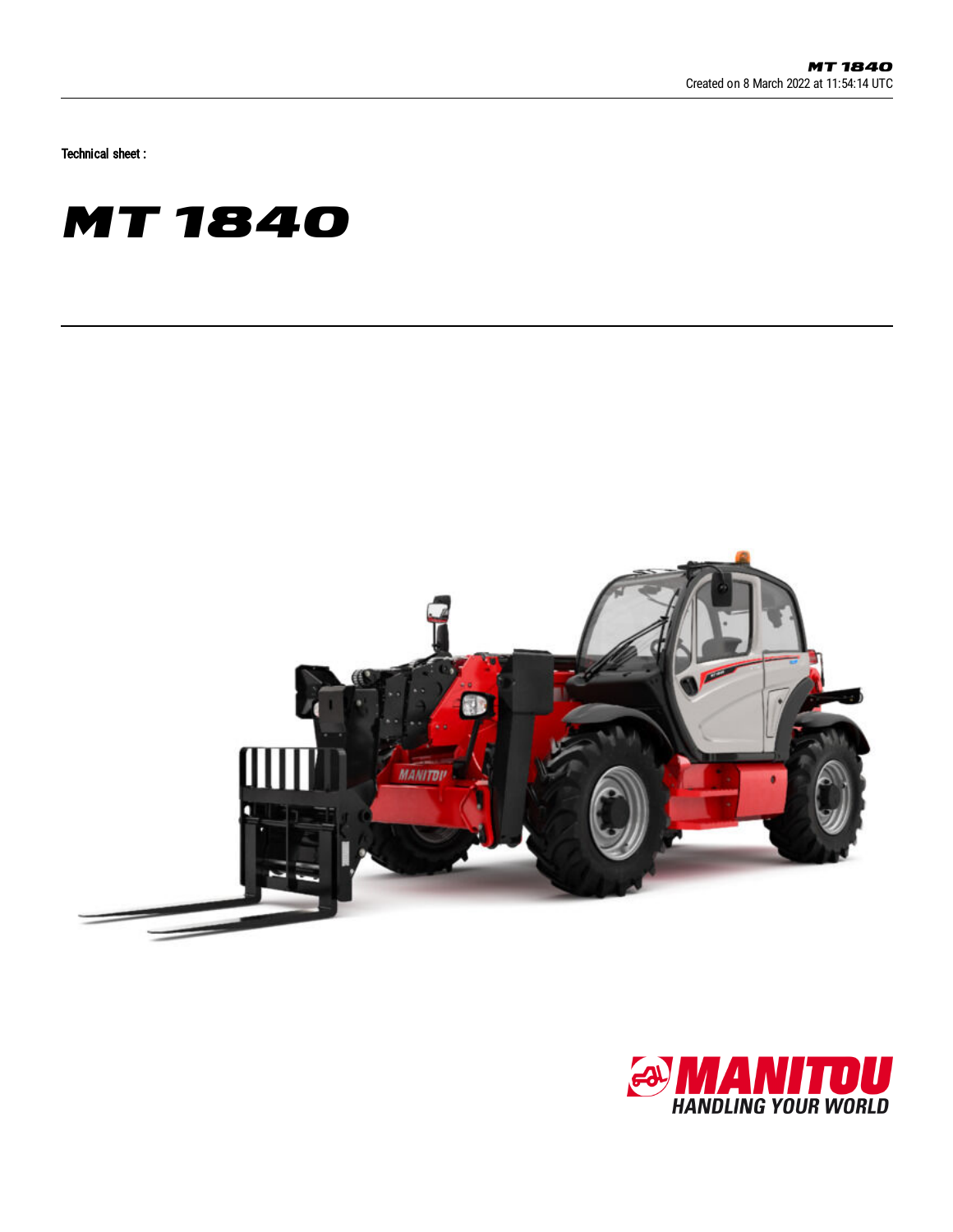|                                             | MI 1840 - Created on 8 March 2022 at 11:54:14 UT       |  |
|---------------------------------------------|--------------------------------------------------------|--|
| <b>Capacities</b>                           | Metric                                                 |  |
| Max. capacity                               | 4000 kg                                                |  |
| Max. lifting height                         | 17.55 m                                                |  |
| Max. outreach                               | 13.08 m                                                |  |
| Breakout force with bucket                  | 7766 daN                                               |  |
| <b>Weight and dimensions</b>                |                                                        |  |
|                                             | 6.27 m<br>111                                          |  |
| Overall length to carriage                  | b1<br>2.42 m                                           |  |
| Overall width                               |                                                        |  |
| Overall height                              | h17<br>2.50 <sub>m</sub>                               |  |
| Wheelbase                                   | 3.07 mm<br>y                                           |  |
| Ground clearance                            | 0.37 m<br>m4                                           |  |
| Overall cab width                           | 0.89 <sub>m</sub><br>b <sub>4</sub>                    |  |
| Tilt-up angle                               | 12°<br>a4                                              |  |
| Tilt-down angle                             | 114°<br>a <sub>5</sub>                                 |  |
| External turning radius (over tyres)        | 4.01 m<br>Wa1                                          |  |
| Unladen weight (with forks)                 | 11870 kg                                               |  |
| Tyres type                                  | Pneumatic                                              |  |
| Standard tyres                              | Alliance 400/80 - 24 - 162A8                           |  |
| Forks length / width / section              | 1/e/s<br>1200 mm x 125 mm / 45 mm                      |  |
| <b>Performances</b>                         |                                                        |  |
| Lifting                                     | 16s                                                    |  |
| Lowering                                    | 12s                                                    |  |
| Extension                                   | 16s                                                    |  |
| Retraction                                  | 13s                                                    |  |
| Crowd                                       | 4s                                                     |  |
| Dump                                        | 4s                                                     |  |
| <b>Engine</b>                               |                                                        |  |
| Engine brand                                | Perkins                                                |  |
| Engine norm                                 | Stage IV / Tier 4 Final                                |  |
| Engine model                                | 854F-E34TA                                             |  |
| Number of cylinders / Capacity of cylinders | $4 - 3400$ cm <sup>3</sup>                             |  |
| I.C. Engine power rating - Power (kW)       | 100 Hp / 75 kW                                         |  |
| Max. torque / Engine rotation               | 430 Nm @ 1400 rpm                                      |  |
| Drawbar pull (Laden)                        | 6680 daN                                               |  |
| <b>Transmission</b>                         |                                                        |  |
| Transmission type                           | <b>Torque Converter</b>                                |  |
| Number of gears (forward / reverse)         | 4/4                                                    |  |
| Max. travel speed                           | 24.90 km/h                                             |  |
| Parking brake                               | Automatic parking brake                                |  |
| Service brake                               | Oil-immersed multi-discs braking on front & rear axles |  |
| <b>Hydraulics</b>                           |                                                        |  |
| Hydraulic pump type                         | Gear pump                                              |  |
| Hydraulic flow / Pressure                   | 167 l/min / 270 Bar                                    |  |
| <b>Tank capacities</b>                      |                                                        |  |
| Engine oil                                  | 7.501                                                  |  |
| Hydraulic oil                               | 1351                                                   |  |
| Fuel tank                                   | 140                                                    |  |
| DEF tank capacity                           | 21.60                                                  |  |
| Noise and vibration                         |                                                        |  |
|                                             |                                                        |  |
| Noise at driving position (LpA)             | 78 dB                                                  |  |
| Noise to environment (LwA)                  | 103 dB                                                 |  |
| Vibration on hands/arms                     | $< 2.50$ m/s <sup>2</sup>                              |  |
| <b>Miscellaneous</b>                        |                                                        |  |
| Steering wheels (front / rear)              | $2/2$                                                  |  |
| Drive wheels (front / rear)                 | $2/2$                                                  |  |
| Safety / Safety cab homologation            | Standard EN 15000 / ROPS - FOPS cab (level 2)          |  |
| Controls                                    | <b>JSM</b>                                             |  |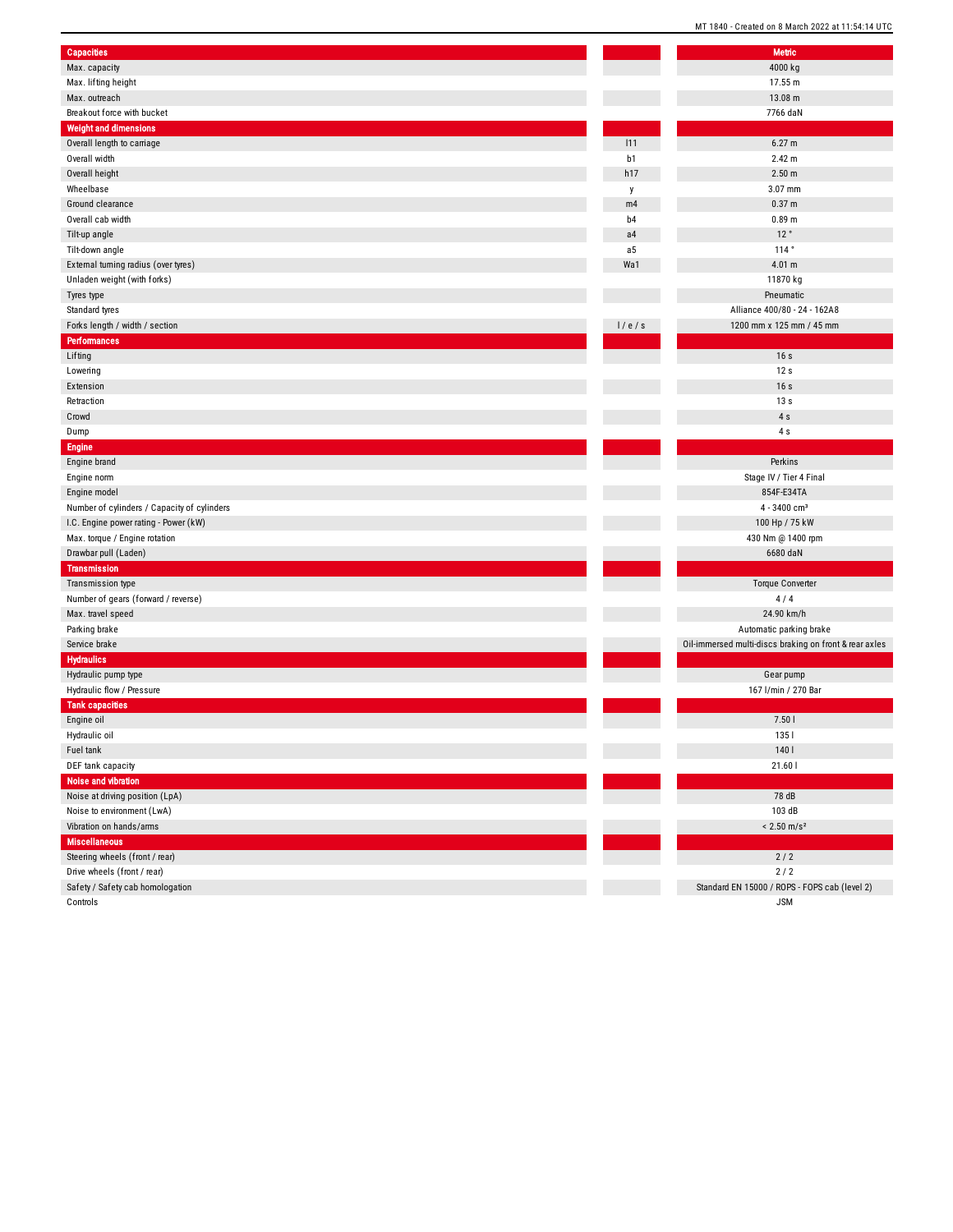## MT 1840 - Dimensional drawing



MT 1840 - Load chart

Machine on tyres with forks - with levelling Metric Machine on stabilizers with forks Metric



17.55 18 17  $40^{\circ}$ 16 15  $1<sup>2</sup>$ 13 12  $30^{\circ}$ 10 ΣÃ  $20^{\circ}$  $40001$ 3000 kg  $2500$  kg 2000 kg 1600 kg  $1200$  kg 850 kg  $10^{\circ}$  $\overline{4}$ 

 $\begin{array}{|c|c|c|c|c|}\n\hline\n10 & 9 & 8 & 7 & 6 \\
8.65 & 6.65 & 9.85 & 7.45\n\end{array}$ 

 $60<sup>c</sup>$ 

 $70^{\circ}$ 

 $75,6°$ 

 $0.5<sub>m</sub>$ 

 $\frac{3}{2}$ <br>1.94

 $\overline{1}$  $0m$ 

5  $\overline{4}$ 

 $50^{\circ}$ 

 $\overline{3}$ 

 $\overline{2}$ 

1  $0^{\circ}$ 

-0

 $\frac{12}{11}$   $\frac{11}{11.40}$ 

 $-1.65^{\overline{0}}$